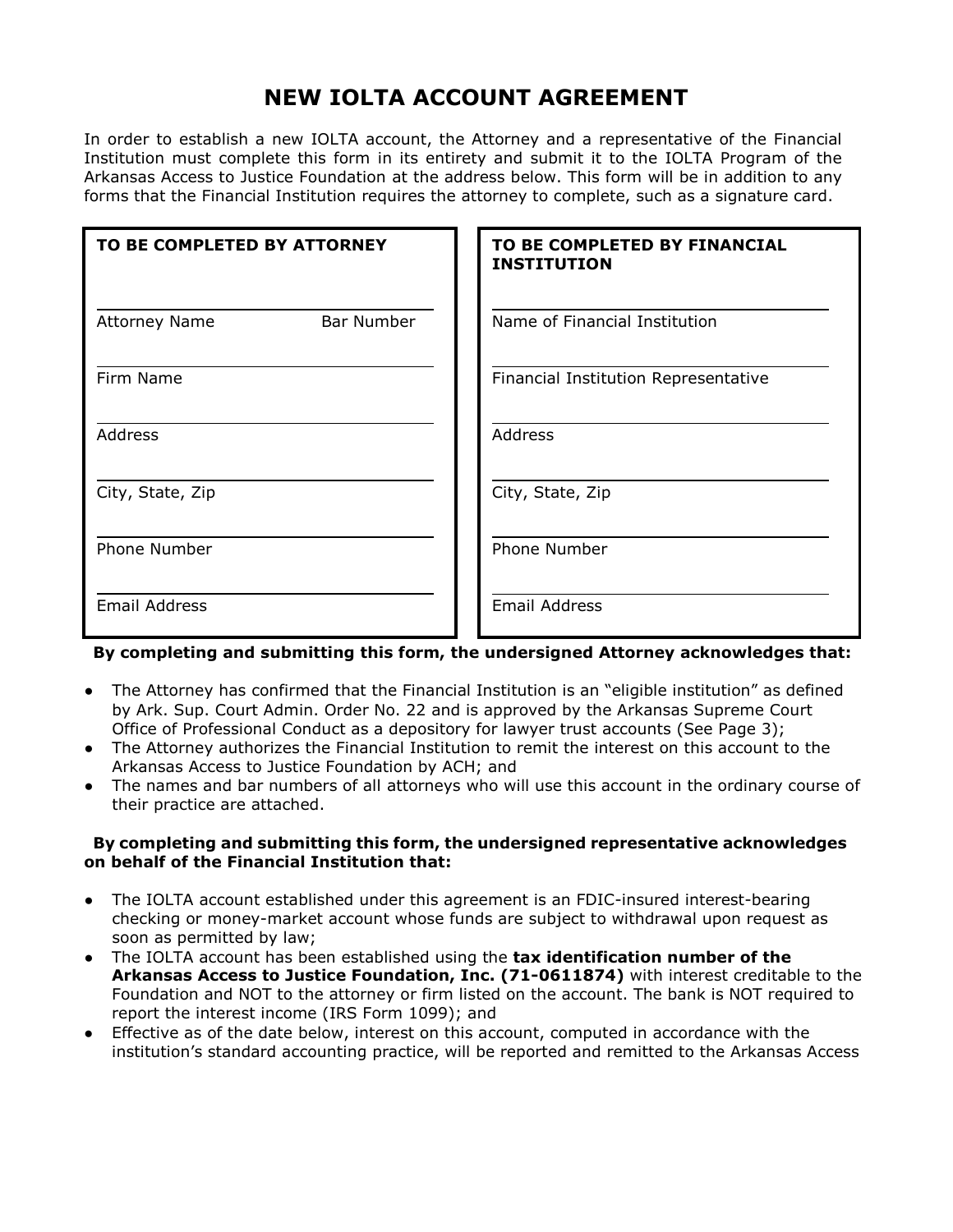to Justice Foundation on a monthly basis using ACH or other electronic transfer. At this time, check payments for interest on IOLTA accounts will NOT be accepted. Wire transfers are acceptable only if the financial institution bears the cost of the transfer.

|                                     | <b>IOLTA Account Confirmation (to be completed by Financial Institution)</b> |  |  |
|-------------------------------------|------------------------------------------------------------------------------|--|--|
|                                     |                                                                              |  |  |
|                                     | Name of Attorney or Firm)                                                    |  |  |
| Trust Account Number: Trust Account | Routing Number: __                                                           |  |  |
| Date Account Opened:                |                                                                              |  |  |

### **Attorney: Please list the names and bar numbers of all other attorneys who will use this account in the course of their practice (attach additional page(s) if needed)**:

| (Name)                                                                                                                                                                                                                                                                                                                               |      | (Bar Number)                  |      |  |
|--------------------------------------------------------------------------------------------------------------------------------------------------------------------------------------------------------------------------------------------------------------------------------------------------------------------------------------|------|-------------------------------|------|--|
| (Name)                                                                                                                                                                                                                                                                                                                               |      | (Bar Number)                  |      |  |
| (Name)                                                                                                                                                                                                                                                                                                                               |      | (Bar Number)                  |      |  |
| (Name)                                                                                                                                                                                                                                                                                                                               |      | (Bar Number)                  |      |  |
| (Name)                                                                                                                                                                                                                                                                                                                               |      | (Bar Number)                  |      |  |
| (Name)                                                                                                                                                                                                                                                                                                                               |      | (Bar Number)                  |      |  |
|                                                                                                                                                                                                                                                                                                                                      |      |                               |      |  |
| <b>Attorney Signature</b>                                                                                                                                                                                                                                                                                                            | Date | Bank Representative Signature | Date |  |
| Please mail or email this completed form to the Arkansas Access to Justice<br>Foundation, Inc., 1111 W. 6 <sup>th</sup> St., Suite D, Little Rock, AR 72201 or<br>update@arkansasiolta.org. For more information about the IOLTA Program of the<br>Arkansas Access to Justice Foundation, please visit www.arkansasjustice.org/iolta |      |                               |      |  |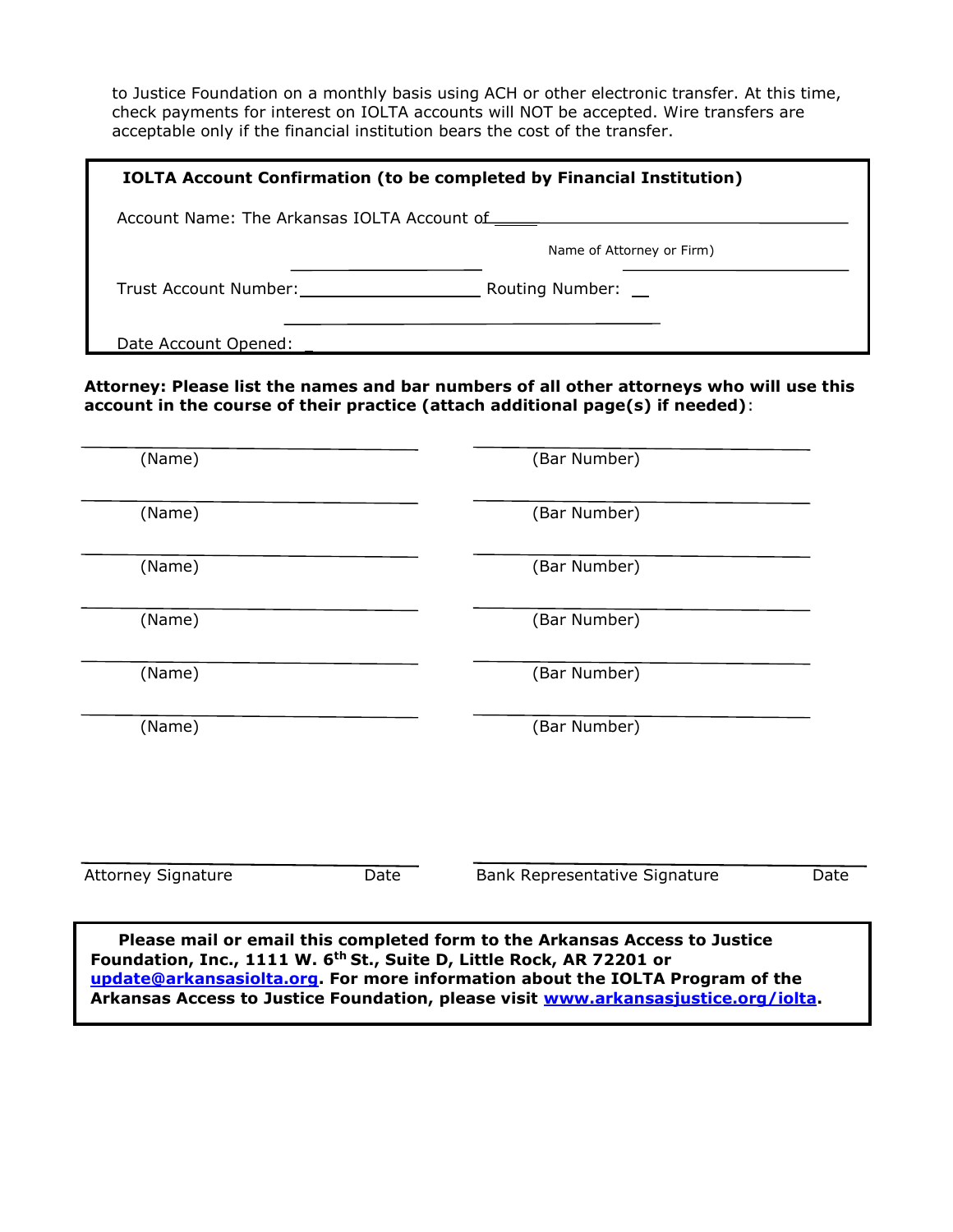### **Preferred IOLTA Banks**

Shown below are the Arkansas IOLTA Program's Preferred Banks. These financial institutions currently pay competitive interest rates on IOLTA accounts and waive fees. Participating attorneys can support the IOLTA Program's mission by doing business with these banks or by encouraging banks not on this list to become preferred banks.

Don't see your bank? Check the last page of this form for all banks approved to accept IOLTA deposits.

If you work for a bank or credit union that is interested in joining the Preferred Banks Program, please email [contact@arkansasiolta.org](mailto:contact@arkansasiolta.org) for more information.